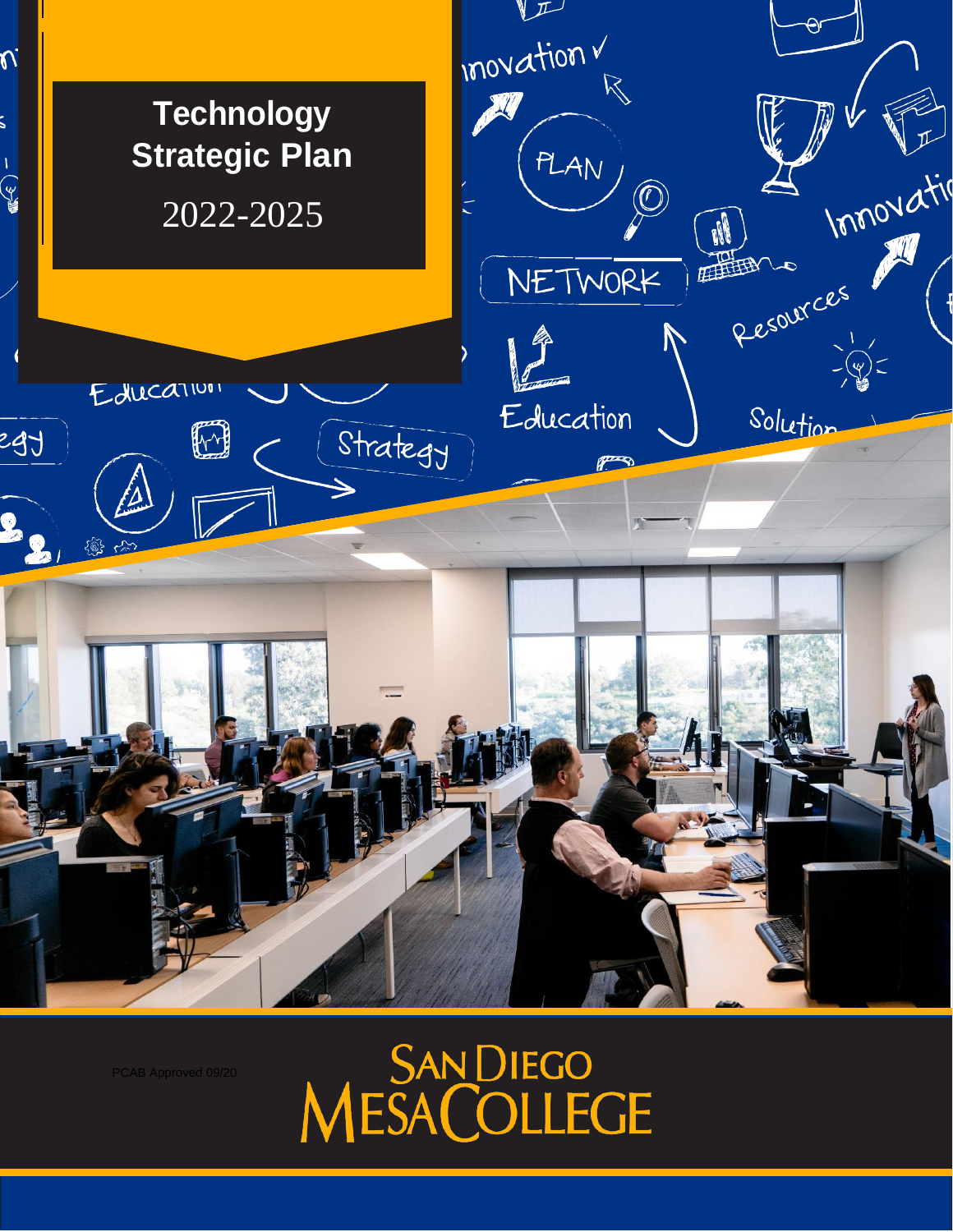# San Diego Mesa College

# Technology Strategic Plan 2022-2025 **Table of Contents**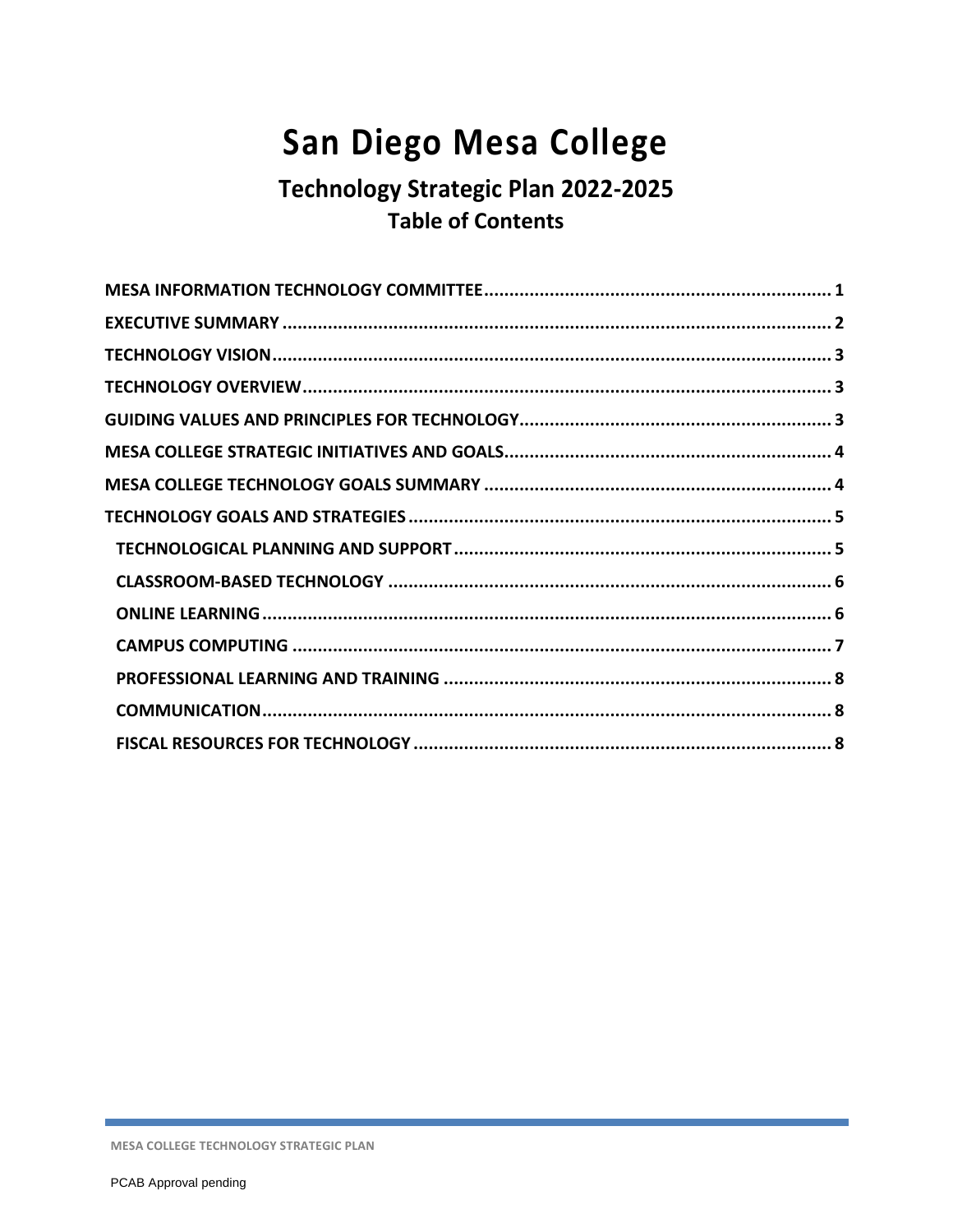#### **MESA COLLEGE INFORMATION TECHNOLOGY COMMITTEE**

#### **OVERVIEW AND MEMBERSHIP**

The purpose of the Mesa Information Technology Committee is to assess the current status of Information Technology in the delivery of services to Mesa College students and to develop, implement, and assess a strategic technology plan. The Committee shall serve in an advisory capacity to faculty, classified professionals, and administrators on matters pertaining to instructional, administrative, and student services computing, telecommunications, and other technologies.

The Committee serves to the purpose of the participatory governance decision making process at Mesa College. The committee is comprised of representatives from all constituency groups.

#### **Membership Composition**:

#### **Tri-Chairs:**

- Vice President of Administrative Services
- Director of College Technology
- Faculty Representative

#### **General Members:**

- Faculty representatives five (one will be co-chair)
- Classified Professional/Supervisor three representatives
- $\bullet$  Administration one two representatives
- Associated Students– one representative
- District Technology one representative (Consultant)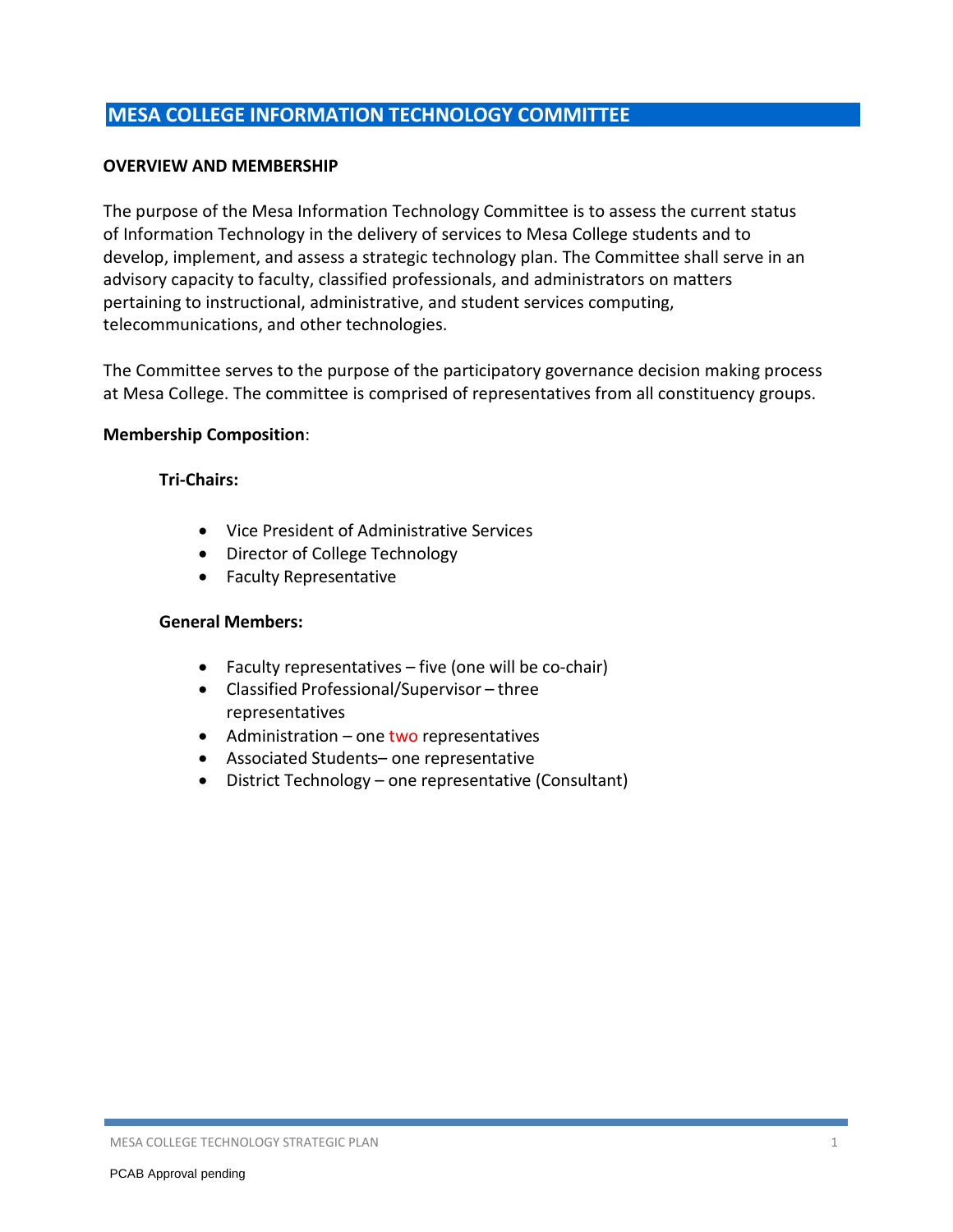# **EXECUTIVE SUMMARY**

The Mesa College Technology Strategic Plan (Plan) is part of the college's integrated institutional planning. The Plan is a living document designed to assist the College in accomplishing goals and objectives as stated in the Mesa College Education Master Plan.

The College strategically plans for upgrades and replacement of campus technology that support S institutional effectiveness, equity and student success. The Mesa Information Technology Committee is the governing body that provides the strategic direction for all campus technology, which includes classroom technology, distance learning, professional development, technological support and administrative efficiency. The committee is responsible for preparing and updating the technology plan to the President's cabinet for review and approval.

The Technology Strategic Plan provides a foundation for addressing technology prioritization and key issues in the deployment of technology for instructional, student services, and administrative functions. Drafted by a collaborative College team representing academic, administrative, and student interests, the Plan is intended to be adaptive, flexible, and sustainable in order to address Mesa College's needs now and in the future. The Plan does this by establishing goals that will lead to greater focus on student and academic needs, improved collaboration, and efficient use of resources. The Plan also identifies opportunities for Mesa College to improve and expand existing technology services and resources in an effective manner with an emphasis on leveraging technology to support the College mission. Collectively, the components of the Plan form a foundation that will support the essential role of technology and the growing need for technology planning and leadership at Mesa College.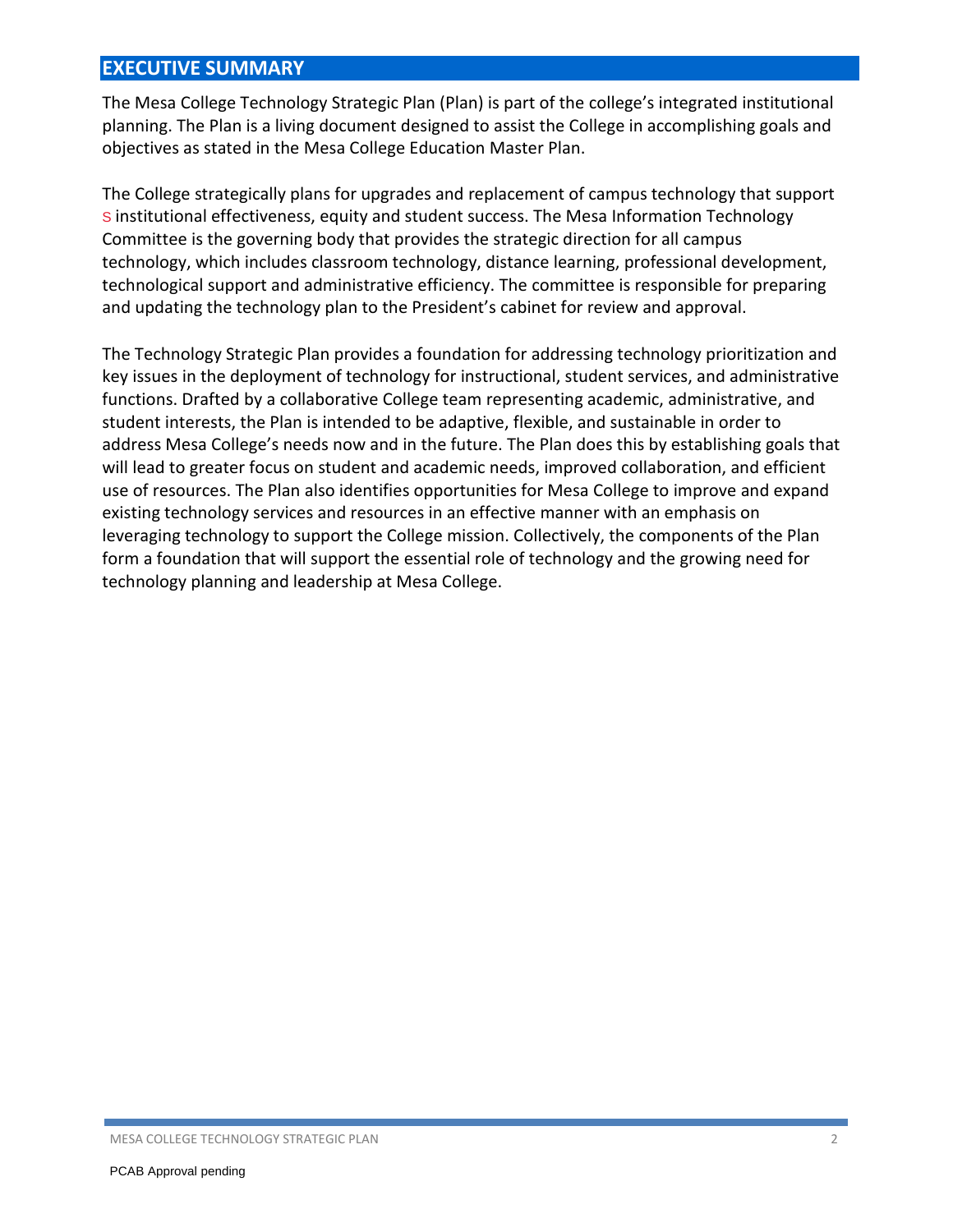## **TECHNOLOGY VISION**

San Diego Mesa College uses technology to support teaching and learning, enhance accessibility to educational opportunities, personalize student services, and provide effective administrative processes to meet the changing needs of the college community.

# **TECHNOLOGY OVERVIEW**

Through a shared governance process, Mesa utilizes outcomes assessments and prioritized needs identified in Program Review to:

- 1. Assess and prioritize needs for technology updates, upgrades, and expansions; phase out obsolete equipment, hardware, and software;
- 2. Identify and evaluate available funding sources on-campus, through grants, district funding, and in the community, and allocate funds to implement strategies that reflect the vision and accomplish technology objectives;
- 3. Support technology staffing through professional learning so that technology personnel are well-trained to implement and support new technologies at San Diego Mesa College;
- 4. Identify and evaluate the advisability of adopting new and evolving technologies.

#### **GUIDING VALUES AND PRINCIPLES FOR TECHNOLOGY**

The following guiding principles, which describe the fundamental values used to make decisions regarding the acquisition and use of information technology, were used in this plan.

- Student access, equity and success are the primary focus for the use of information technology.
- Technology must be responsive to changing student, institutional and community needs.
- The mission of the College drives decision-making regarding the use of technology.
- The cost and sustainability is to be assessed in all stages of planning and implementation of new and replacement technologies.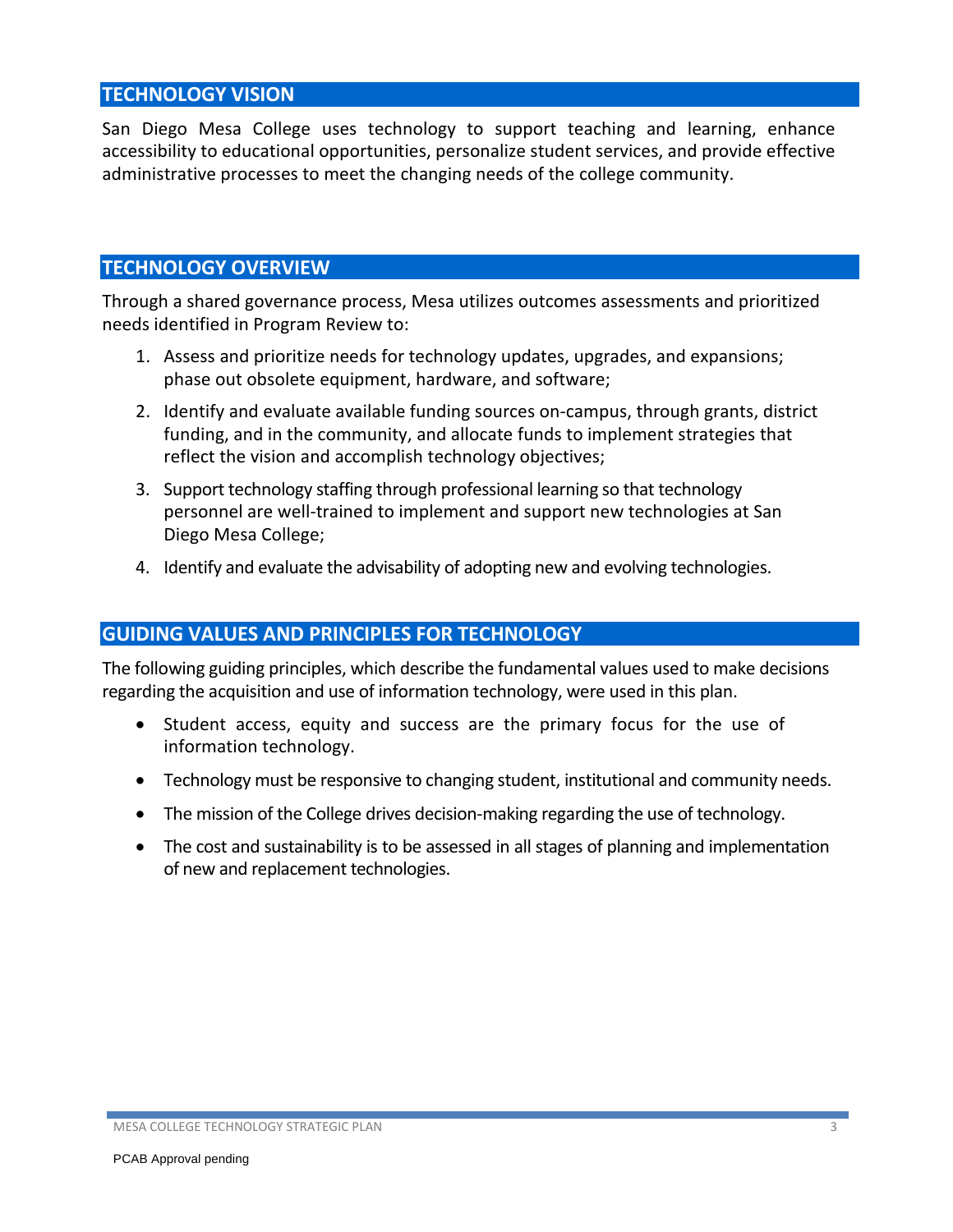# **MESA COLLEGE STRATEGIC INITIATIVES AND GOALS**

- 1. Deliver, advance, and support an inclusive teaching and learning environment that enables all students to achieve their educational goals.
- 2. Build and sustain a sense of community that extends across campus and constituencies, nurturing collaboration, learning, growth, equity and diversity.
- 3. Build and sustain support of the Mesa College mission, Vision and Values.
- 4. Support innovation in our practices.
- 5. Support employee personal growth and professional learning.
- 6. Serve as stewards of our resources and associated best practices.

#### **MESA COLLEGE TECHNOLOGY GOALS SUMMARY**

To promote student success and improve the outcomes of the college community we support the following technology goals for the college:

- **1. PLANNING AND SUPPORT**: Effective planning and use of existing and evolving technology.
- **2. ACCESS AND INNOVATION**: Promoting, training and supporting teaching innovation and access.
	- **a. CLASSROOM-BASED LEARNING**: To integrate appropriate and current technology into classroom-based instruction to increase access to information and learning.
	- **b. DISTANCE LEARNING**: To develop and deliver distance learning courses and programs designed to expand learning opportunities while maintaining standards and best practices in each course and program. Support for hybridized courses and services are expanded at the campus level.
	- **c. PROFESSIONAL LEARNING AND TRAINING**: To support professional learning and training programs with appropriate, current, and innovative technology.
	- **d. STUDENT SUPPORT SERVICES**: To develop and deliver equitable technology services to students to promote equity, access and success.
- **3. COMMUNICATION**: To create and maintain a formal communication structure that will comprehensively disseminate technology information to the college community.

#### **4. RESOURCE DEVELOPMENT AND PLANNING**

**a. CAMPUS COMPUTING**: In collaboration with the San Diego Community College District (SDCCD), improve technology systems to increase institutional efficiencies and provide long-term support for campus computing needs.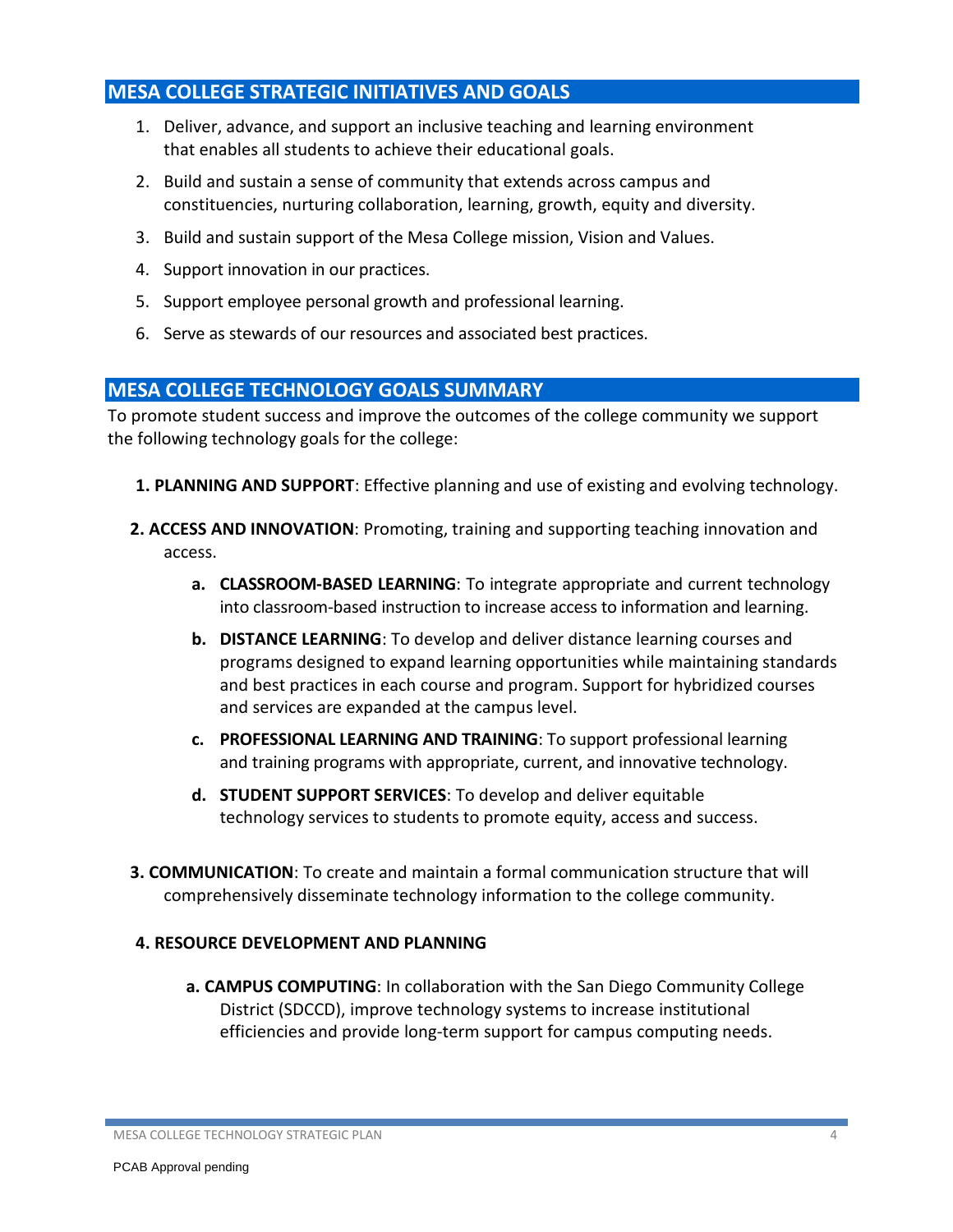**b. FISCAL RESOURCES FOR TECHNOLOGY**: To create an ongoing process to articulate, assess, plan and prioritize college technology needs to determine optimal funding.

# **TECHNOLOGY GOALS AND STRATEGIES**

**1. TECHNOLOGICAL PLANNING AND SUPPORT**: To improve the outcomes of the college community through the effective planning and use of existing and evolving technology.

**1.1** Requisition and deploy computers computing systems, communication networks and ancillary equipment for use in on-campus and distance education resources, computer labs, and all learning resource labs and centers based on program review requirements and best practices in teaching and learning.

**1.2** Ensure that campus computing resources are available for students instructional

purposes when they are needed to support student learning outcomes. 1.3 Plan, develop, establish and implement a campus-wide program for technology replacement based on best practices in teaching and learning, administration, and available funding.

1.4 Plan, develop, update, and maintain the technical infrastructure required to support seamless communication between campus buildings and all district sites.

1.5 Assess, advise and plan for appropriate levels of technical resources for the campus

**1.6** Ensure that information technology is accessible and equitable for all students, including those with disabilities.

**1.6.1** Ensure new and refurbished classrooms are designed for maximum accessibility.

- **1.6.2** Official websites are designed in compliance with established accessibility standards in accordance with Section 508 of the Rehabilitation Act.
- **1.6.3** Support for closed captioning and other accessibility resources is expanded.
- **1.6.4** Online courses conform to Americans with Disabilities Act and section 508 standards.
- **1.7** Ensure on-line resources have appropriate bandwidth and high availability.
- **1.8** Develop and deliver instruction, student services, and administrative support by using an integrated system in collaboration with the SDCCD.
- **1.9** Identify and implement new technologies that enhance the delivery of support services to students.

MESA COLLEGE TECHNOLOGY STRATEGIC PLAN 5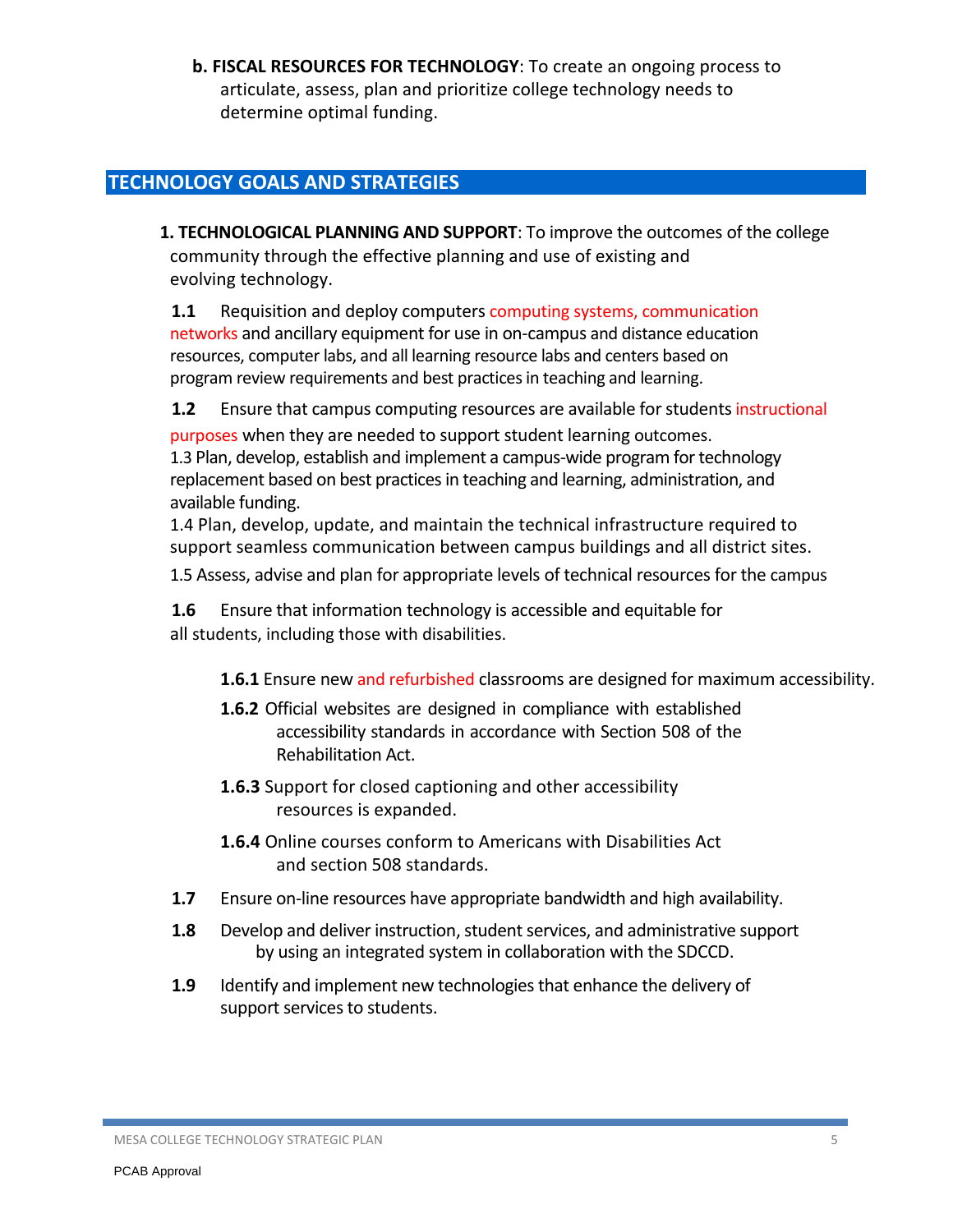- **1.10** Streamline campus processes through the use of digital imaging in collaboration with the SDCCD.
- **1.11** Ensure adequate on-line library and learning systems and platforms to enhance teaching and learning.
- **1.12** Copyright standards and software licensing agreements will be strictly observed.
- **1.13** Observe continuous improvement and best practices with respect to security of student and employee data privacy.
- **1.14** Provide technological support for on campus tutoring programs.
- **1.15** Extend wireless services to the entire campus.
- **1.16** Investigate and implement district or campus-wide software licensing agreements as appropriate.
- **2 CLASSROOM-BASED TECHNOLOGY**: To integrate appropriate and current technology into classroom-based instruction to increase access to information and learning.
	- **2.1** Provide technical support to assist faculty in the design, development, and use of technology in the teaching and learning process in the classroom.
	- **2.2** Ensure technology equipment and software conforms to industry standards and acquired in accordance with SDCCD and departmental guidelines in a timely manner.
	- **2.3** Ensure classroom technology is upgraded to district standards that effectively serve the needs of curriculum as stated in departmental program reviews.
	- **2.4** Ensure audio-visual systems that support classroom instruction integrate smoothly with distance education techniques and promote equity.
	- **2.5** Access to closed captioned streaming video databases will allow the incorporation of professionally- produced full-length videos and video clips into the classroom and online education.
- **3 ONLINE LEARNING**: To support distance learning courses and programs (where appropriate) designed to expand learning opportunities while maintaining standards and best practices in each course and program.
	- **3.1** Use online technologies to extend equitable learning and communication opportunities beyond the classroom.
	- **3.2** Encourage faculty to use distance learning techniques for distance education and for support of on campus classes. Provide training and support resources.
		- **3.2.1** Promote the interchange of effective teaching methods that promote access, equity and the use of online support.
	- **3.3** Work closely with SDCCD Online Learning Pathways to:
		- **3.3.1** Collect, disseminate, and foster best practices for accessing online support.
		- **3.3.2** Develop and implement feedback mechanisms for gaining student input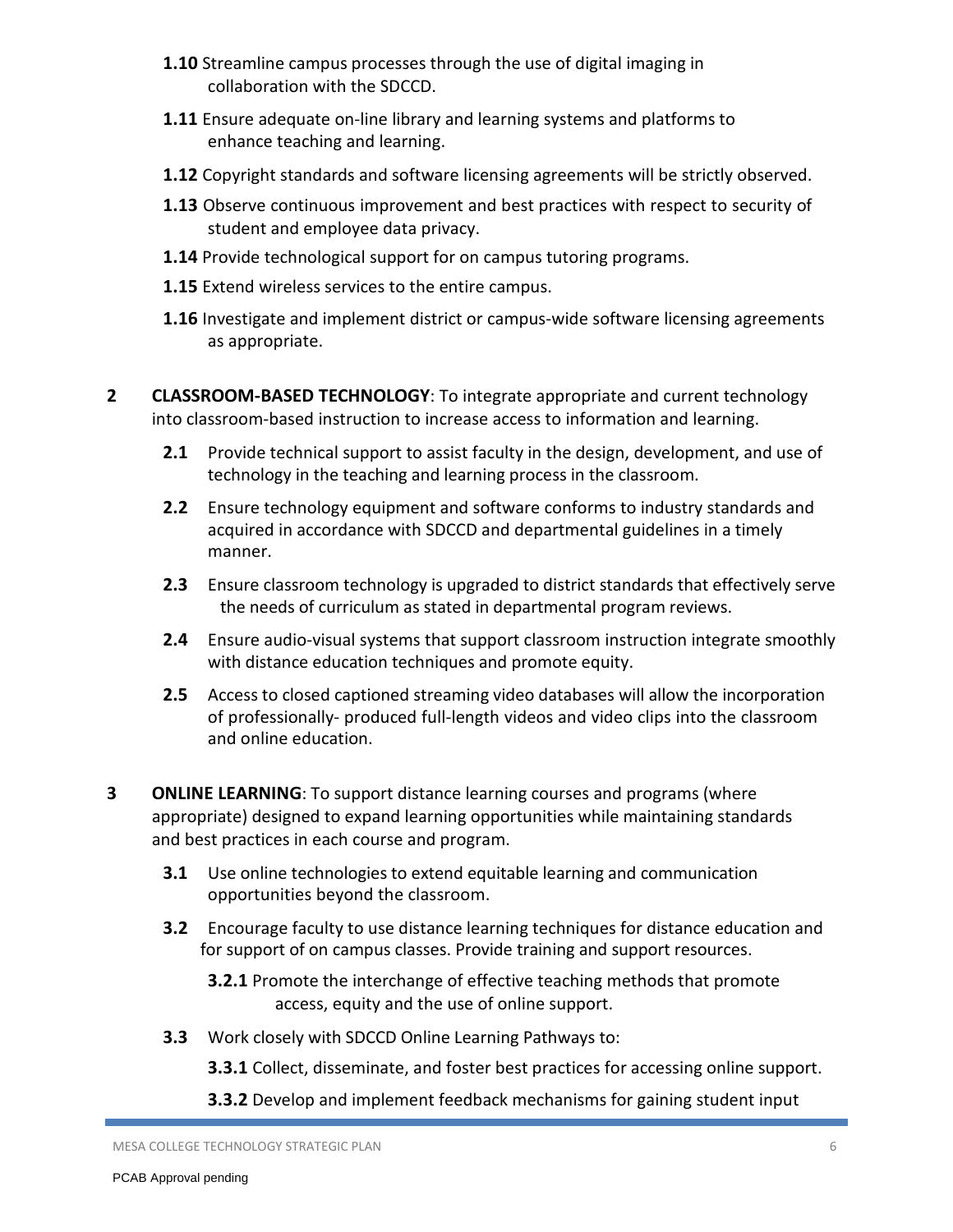into the development and delivery of distance learning courses and programs.

- **3.3.3** Review and document all aspects of support services required to enhance distance learning. This includes student services and academic services.
- **3.3.4** Develop and implement mechanisms to improve retention and persistence in distance learning courses, including online assessment and orientation models to better prepare students for success in distance learning courses and programs.
- **3.3.5** Train and support the Mesa community on appropriate Learning Management Systems.
- **3.4** Enhance online learning resources and services in parity with traditional learning resources.
- **3.5** Provide appropriate educational technology for online teaching and learning.
- **3.6** Support the enhancement and innovation of online learning technologies.
- **4 CAMPUS COMPUTING**: In collaboration with the San Diego Community College District (SDCCD), improve technology systems to increase institutional efficiencies and provide long-term support for campus computing needs.
	- **4.1** Continue to provide representatives to the SDCCD Distance Education Steering Committee to develop online delivery methods, website authoring tools, and online course management processes and procedures.
	- **4.2** Increase Mesa College's involvement with SDCCD Online Learning Pathways.

**4.2.1** Work closely with SDCCD Online Learning Pathways to develop and implement district-wide distance learning policies.

- **4.3** Collaborate with the District to establish, review, implement, and modify as required, minimum functional standards for employees, desktop computing including hardware, software, and network access.
- **4.4** Collaborate with the District on the implementation of a district-wide, online portal system which integrates all administrative, student services, and instructional information technology requirements into a single online accessible system.
- **4.5** Support and use a district-wide institutional research database and local site software that contains reliable data accessible to employees, capable of handling ad-hoc queries.
- **4.6** Collaborate with District to promote flexibility in solutions for the purchasing and upgrading of technology on campus to enhance efficiency and timeliness.
- **4.7** Collaborate and investigate the options and software to implement knowledgebased technology for the Program Review process.

MESA COLLEGE TECHNOLOGY STRATEGIC PLAN 7